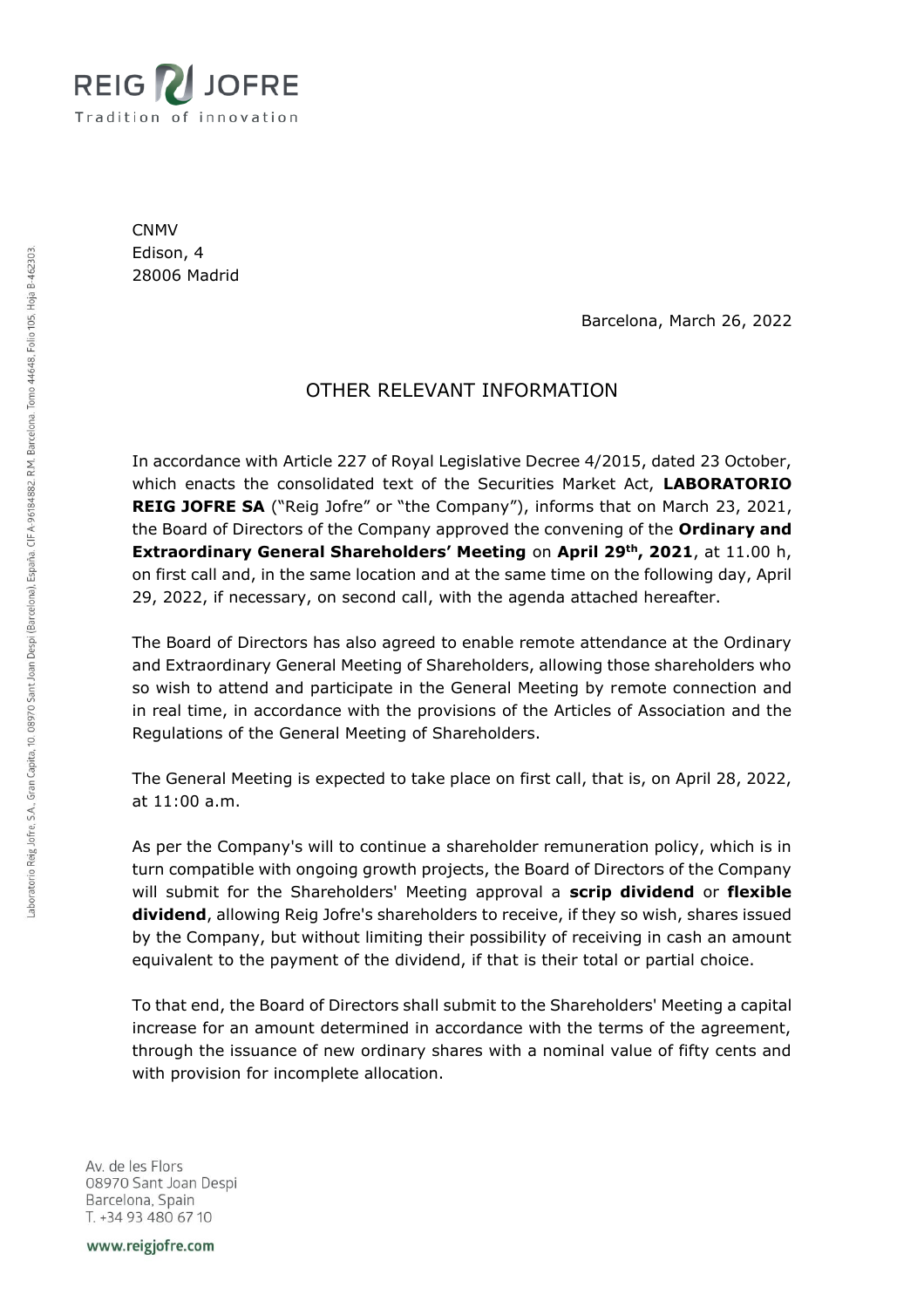Following the approval, if applicable, of such dividend by the Shareholders' Meeting, the Board of Directors shall approve its execution, as well as all the operational details thereof, at which time a new Relevant Fact shall be sent with all details concerning amount, deadlines and procedure.

All documentation related to the aforementioned and the rest of the agenda is available in the Investors / General Shareholders' Meeting section of the Company's website, www.reigjofre.com.

Yours faithfully,

Mr. Adolf Rousaud Secretary non-director of the Board of Directors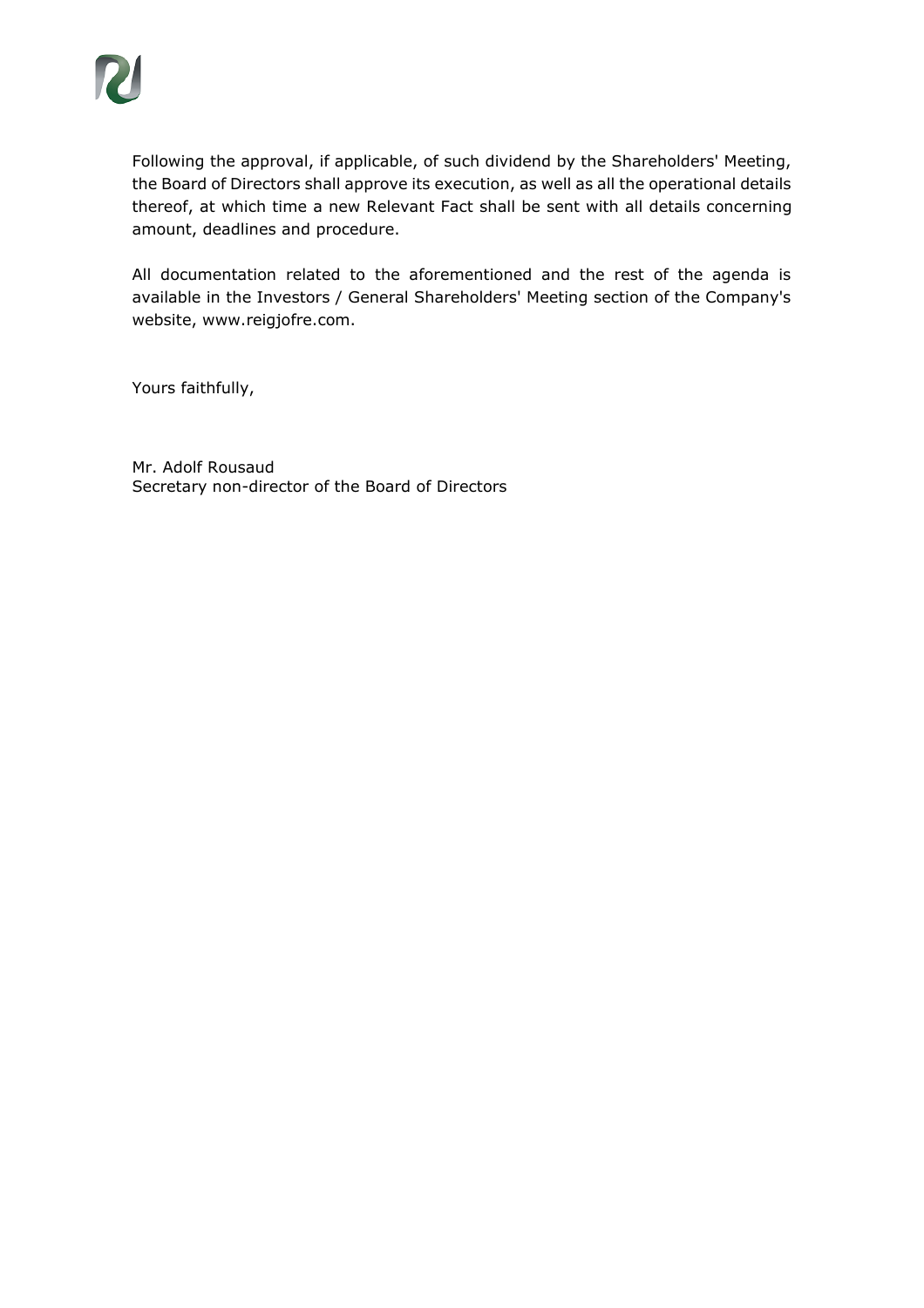# **CALL FOR THE ORDINARY AND EXTRAORDINARY GENERAL MEETING OF SHAREHOLDERS OF LABORATORIO REIG JOFRE, S.A.**

The Board of Directors of **LABORATORIO REIG JOFRE, S.A.** (hereinafter, the **"Company"**), on 23 March 2022, has resolved to call an Ordinary and Extraordinary General Shareholders' Meeting of the Company, on **28 April 2022**, at 11.00 h, on first call and, in the same location and at the same time on the following day, April 29, 2022, if necessary, on second call, with the agenda attached hereafter.

The Board of Directors has also agreed to enable remote attendance at the Ordinary and Extraordinary General Meeting of Shareholders, allowing those shareholders who so wish to attend and participate in the General Meeting by remote connection and in real time, in accordance with the provisions of the Articles of Association and the Regulations of the General Meeting of Shareholders.

The General Meeting is expected to take place on first call, that is, on April 28, 2022, at 11:00 a.m.

### **AGENDA**

### **FIRST** Financial Statements and Corporate Management:

- 1.1. Review and approval, as the case may be, of the Company's Individual Financial Statements corresponding to the financial year 2021, duly reviewed by the Company's auditors.
- 1.2 Review and approval, as the case may be, of the Company's Individual Management Report corresponding to the financial year 2021, duly reviewed by the Company's auditors.
- 1.3. Review and approval, as the case may be, of the Company and its subsidiaries' Consolidated Financial Statements corresponding to the financial year 2021, duly reviewed by the Company's auditors.
- 1.4. Review and approval, as the case may be, of the Company and its subsidiaries' Consolidated Management Report for the financial year 2021, duly reviewed by the Company's auditors.
- 1.5. Review and approval, as the case may be, of the Consolidated Statement of Non-Financial Information for the financial year 2021.
- 1.6. Approval, if applicable, of the proposal for the application of the results corresponding to the financial year 2021.
- 1.7. Approval, if applicable, of the corporate management carried out during the financial year 2021.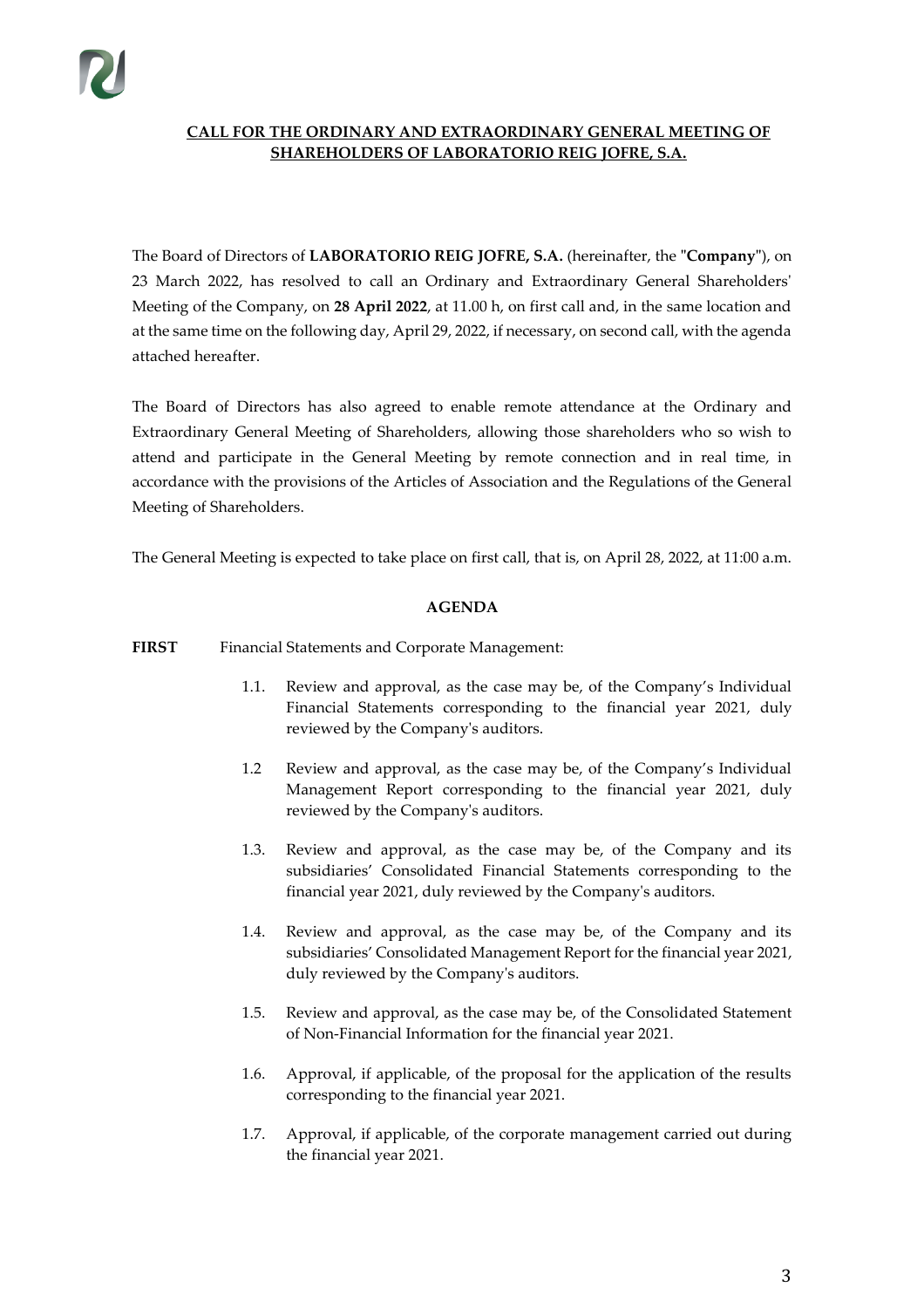- **SECOND** Submission to vote, on a consultative basis, of the Annual Report on Directors' Remuneration of the Company corresponding to the financial year 2021.
- **THIRD** Approval, if applicable, of the Directors' Remuneration Policy of the Company for the years 2023, 2024 and 2025.
- **FOURTH** Approval, if applicable, of the terms that will govern the new long-term loyalty plan for Company employees, with authorization and delegation of powers to the Board of Directors in relation to this matter.
- **FIFTH** Modification of article 2 ("Classes and periodicity of the Meetings"), modification of article 3 ("Functions and powers of the General Meeting"), modification of article 4 ("Form of holding and calling the General Meeting"), modification of article 5 ("Announcement of the call"), modification of article 6 ("Information available from the date of the call in the Company's website"), modification of article 7 ("Right to information prior to the holding of the General Meeting"), modification of article 8 ("Right and duty to attend"), modification of article 9 ("Attendance and delegation card"), modification of article 10 ("Representation"), modification of article 11 ("Attendance by means of remote communication"), modification of article 12 ("General Meeting Table"), modification of article 13 ("Constitution"), modification of article 14 ("List of attendees and constitution of the General Meeting") , modification of article 15 ("Request for interventions"), modification of article 16 ("Interventions"), modification of article 17 ("Information during the General Meeting"), modification of article 19 ("Voting through means of remote communication"), modification of article 20 ("Voting on proposals"), modification of article 21 ("Adoption of agreements and declaration of results"), modification of article 22 ("End of the General Meeting"), modification of the article 23 ("Minutes of the General Meeting") and modification of article 24 ("Publicity of resolutions") of the Regulations of the General Meeting of Shareholders to adapt its content to the latest amendments to the Law on Capital Companies and incorporate the practical improvements in matters of Good Corporate Governance and approval of the consolidated text.
- **SIXTH** Information to the General Meeting on the modification of the Regulations of the Board of Directors agreed by the Board of Directors in a session on October 28, 2021, and information on the modification of the Regulations of the Board of Directors agreed by the Board of Directors in a session on. March 23, 2022.
- **SEVENTH** Approval, if applicable and within the "Reig Jofre Flexible Dividend" scheme, of i) distribution of dividends charged to unrestricted reserves and, ii) increase in the Company's share capital charged to reserves for an amount yet to be determined according to the terms of the resolution, through the issue of new ordinary shares with a par value of fifty cents and forecasting an incomplete allocation. Offer to Shareholders to purchase their free-of-charge allocation rights for a guaranteed price. Application for admission to trading of the shares issued. Delegation of powers to the Board of Directors, with express power of substitution, including, among other matters, the power to redraft the Article of the Company Bylaws that regulate share capital.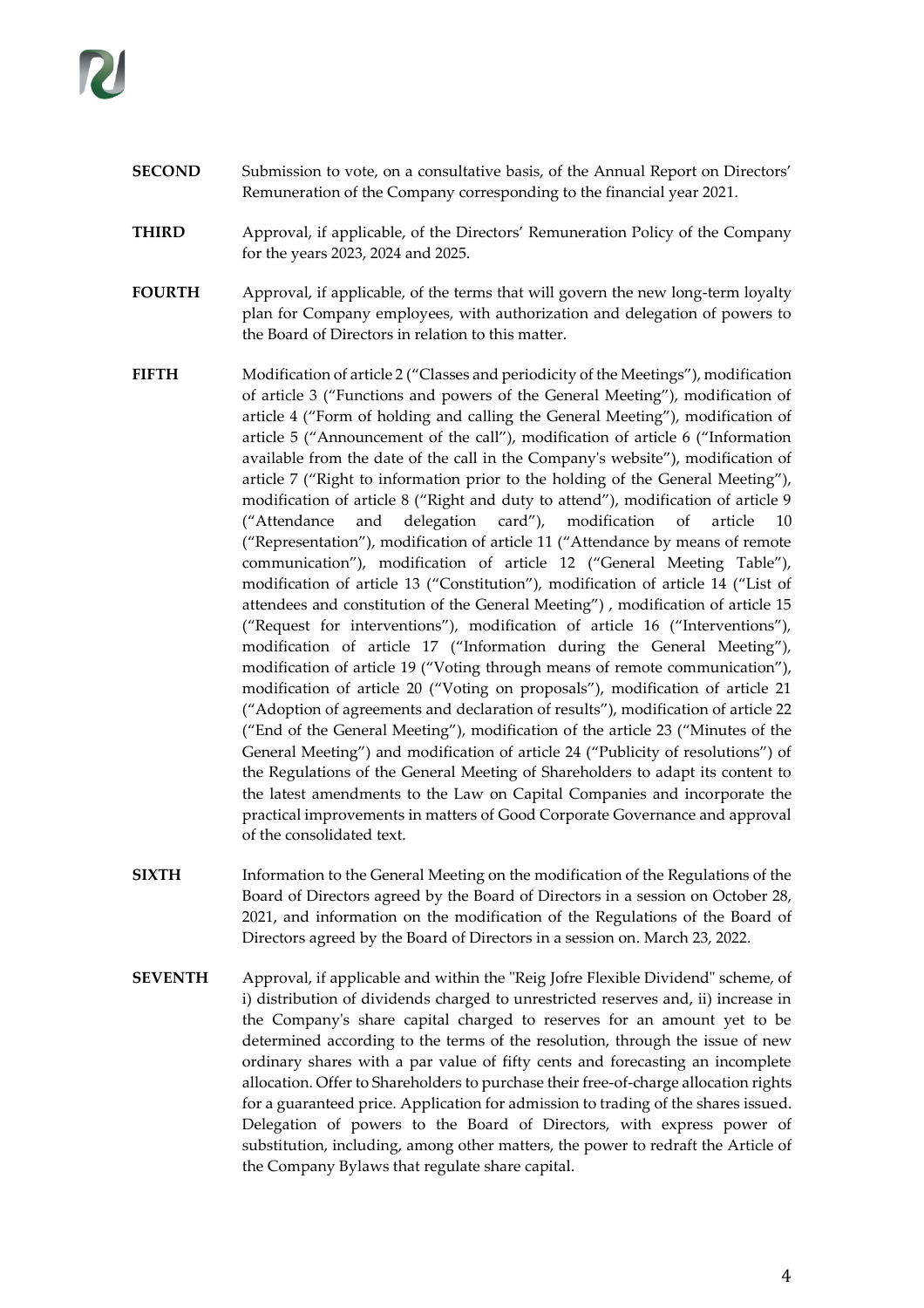**EIGHTH** Approval, if applicable, of the following amendments to the Company's Articles of Association:

> 8.1. Modification of article 11 ("Shareholder Condition") of Chapter Two (Of Capital Stock, Shares, Rights and Obligations of Shareholders).

> 8.2. Modification of article 14 ("Classes and periodicity of General Meetings"), modification of article 15 ("Call"), insertion of article 16 bis ("Exclusively telematic General Meeting"), modification of article 17 ("Right of Attendance and representation. Remote voting prior to the Meeting"), modification of article 19 ("Constitution of the General Meeting and voting on resolutions"), modification of article 20 ("Right to information"), modification of article 21 ("Holding of the General Meeting"), modification of article 23 ("Minutes of the General Meeting") and modification of article 24 ("Competence of the General Meeting") of Chapter Four (Of the General Meeting of Shareholders).

> 8.3 Modification of article 27 ("Board Positions"), modification of article 29 ("Call"), modification of article 30 ("Holding sessions and adoption of agreements"), modification of article 32 ("Remuneration of the Board of Directors"), amendment to article 36 bis ("Audit, Compliance and Conflict of Interest Committee") and amendment to article 36 ter ("Appointments, Remuneration and Sustainability Committee") of Chapter Five (Of the Board of Directors).

- **NINTH** Authorisation of the Board of Directors, with express powers of substitution, to carry out the derivative acquisition of treasury stock, either directly or via subsidiaries, with the limits and requirements established in the Corporate Enterprises Act, thus superseding the authorisation granted in the General Shareholders Meeting of March 20, 2019.
- **TENTH** Delegation of powers to the Board of Directors, with express power of substitution, for the entry into, construction, correction and/or execution of the resolutions adopted by the General Shareholders' Meeting.
- **ELEVENTH** Other matters. Questions and Answers.

### **Celebration of the General Shareholders' Meeting**

The General Shareholders' Meeting is expected to be held, except otherwise announced, on first call, on April 28, 2022, at the time and in the venue indicated. The registration of cards will begin one hour before the time scheduled for the General Shareholders' Meeting.

As it is expected that the General Shareholders' Meeting is to be held on first call, it is made known that:

a) Shareholders must register their shares in their name no later than April 21, 2022, under the provisions of Article 517 of the Corporate Enterprises Act.

b) Shareholders must obtain their attendance cards no later than April 21, 2022.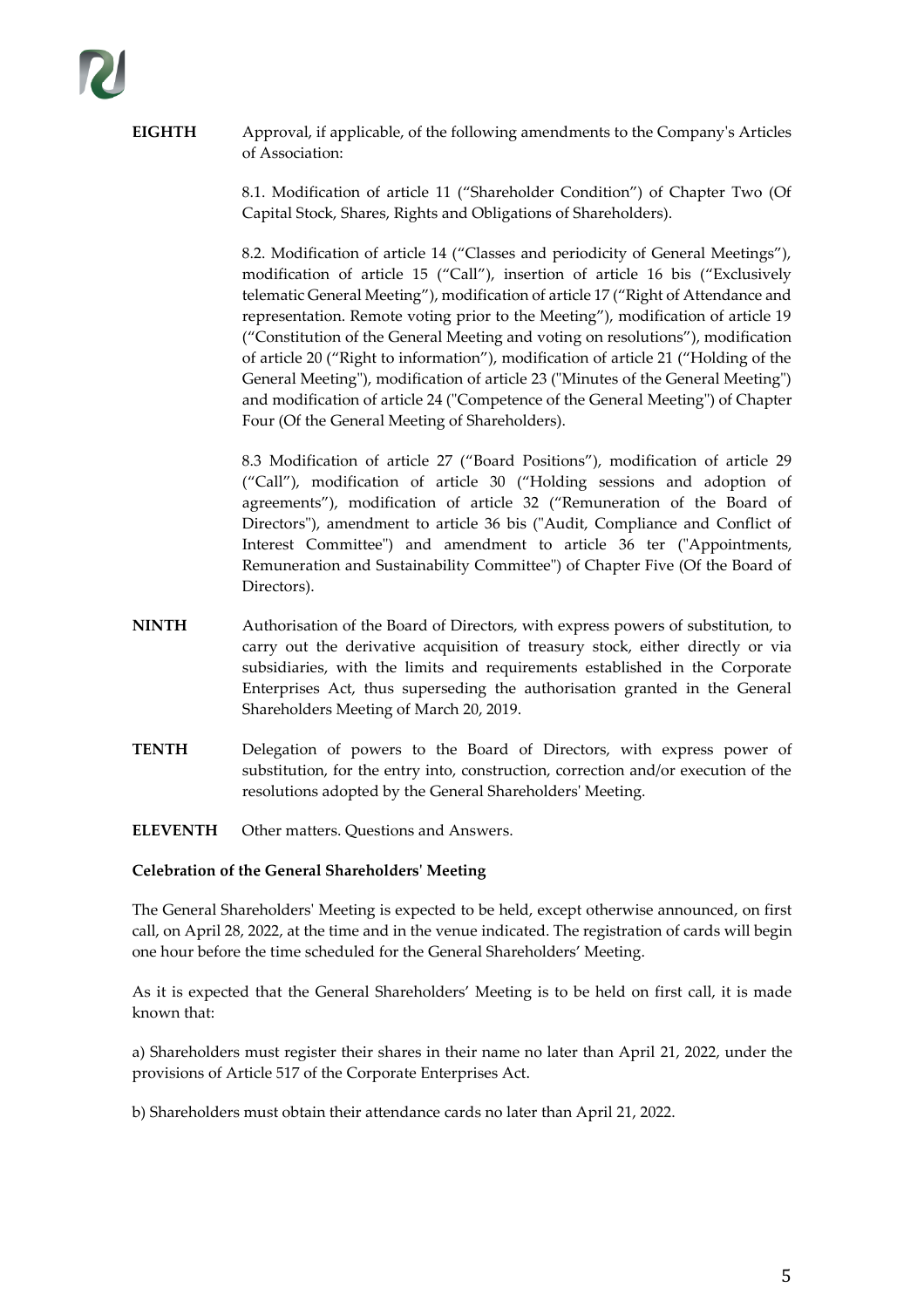

c) Remote votes and proxies must received by the Company no later than 23:59 h on April 21, 2021.

It is reported that, in response to the health crisis derived from Covid-19, and in accordance with the regulations in force at the date of this call, it is necessary to wear a mask and respect the safety distance of 1.5 meters. It is not ruled out that, depending on the evolution of the pandemic, at the time the General Shareholders' Meeting is held, other additional measures are in force that restrict the capacity or maximum number of people who can attend the General Meeting in the venue, or that in any way may limit the physical attendance of Shareholders and Shareholder Representatives at the General Meeting. In any case, it will be necessary to comply with the health regulations that may be in force at the time the General Meeting is held and with the hygiene and prevention measures established in the premises where the Meeting will be held, prioritizing at all times the health of the Shareholders and that of their Representatives, of the employees and suppliers that participate in the preparation of the General Shareholders' Meeting and of the population in general.

In view of all of the above, the Board of Directors reminds the Shareholders that they can participate in the General Shareholders' Meeting remotely, either by telematic attendance at the Meeting in real time, as described further in this call, either by exercising their proxy and voting rights by means of remote communication prior to the holding of the General Meeting, in the terms established, also, in this call.

In this regard, shareholders are hereby informed that they may exercise their rights of attendance, representation, information and voting at the General Shareholders' Meeting through the various means of communication described in this notice.

### **Right to request the publication of a supplement to the notice and to submit reasoned proposals**

Pursuant to Article 519 of the Spanish Capital Companies Act, shareholders representing at least three per cent of the share capital may request the publication of a supplement to this General Shareholders' Meeting notice, including one or more items on the Agenda, provided that the new items are accompanied by a justification or, as the case may be, a justified proposed resolution. This right must be exercised by means of reliable notification, which must be received at the registered office within five days following the publication of this notice. In turn, shareholders representing at least three percent of the share capital may, within the same period and in the same manner as indicated above, may submit reasoned proposals for resolutions on matters already included or to be included on the Agenda of the General Shareholders' Meeting called. The Company will ensure the dissemination of these proposed resolutions and any accompanying documentation to the rest of the shareholders through its website.

### **Documentation available to shareholders and right to information.**

In accordance with the provisions of the Capital Companies Act, the Company Bylaws and the General Shareholders' Meeting Regulations, from the date of publication of this notice, shareholders are entitled to review at the registered office, to consult on the Company's website [\(www.reigjofre.com\)](http://www.reigjofre.com/) and to request the delivery free of charge (which may be done by email with acknowledgement of receipt if the shareholder accepts this method) of: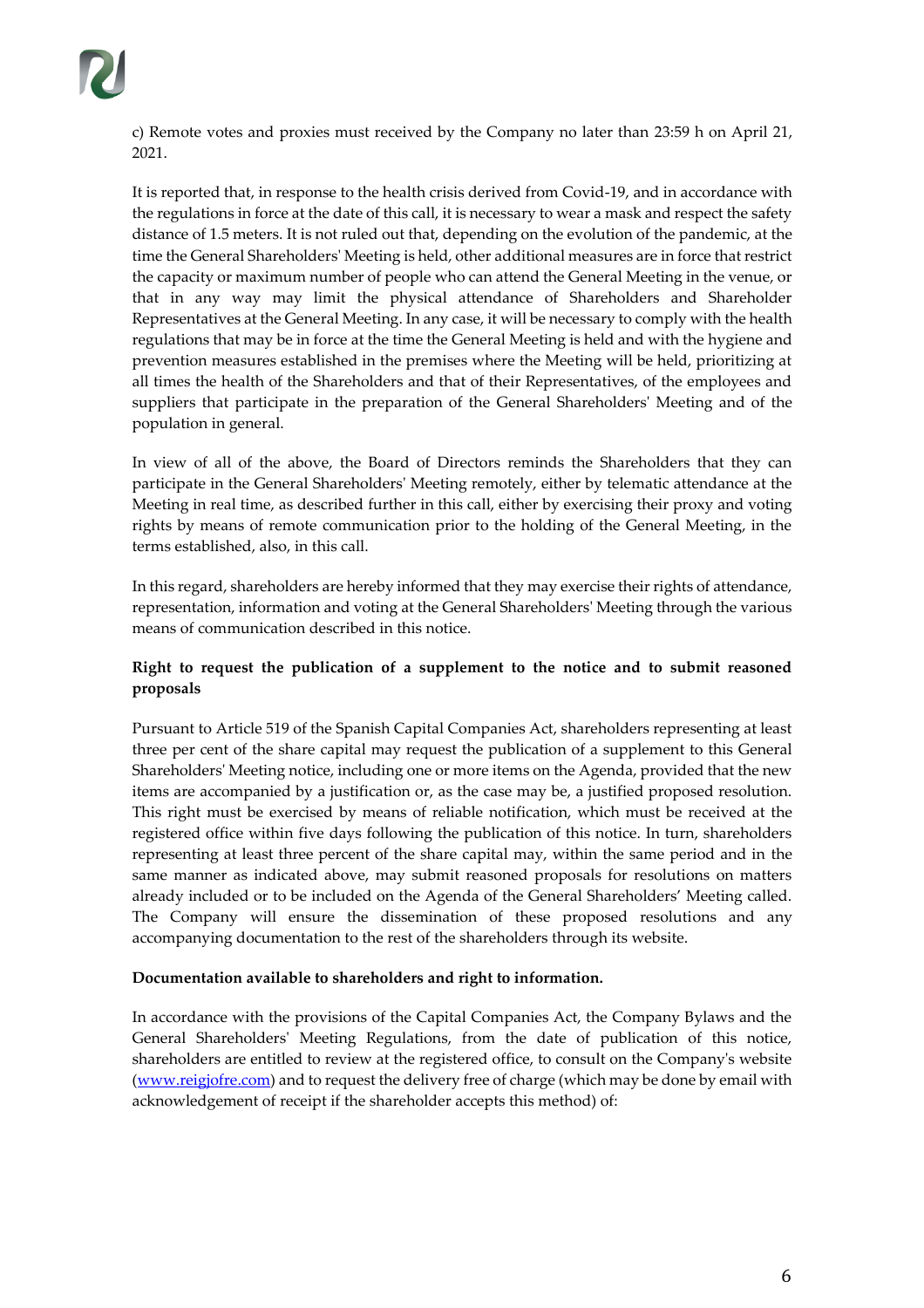

- 1. The notice of meeting.
- 2. The template of proxy card and remote voting.
- 3. The total number of shares and voting rights on the date of publication of the notice.
- 4. The full text of the proposed resolutions corresponding to all the items on the Agenda.
- 5. The Company's Individual and Consolidated Financial Statements corresponding to the financial year 2021, the Company's Individual and Consolidated Management Report corresponding to the financial year 2021, as well as the respective Auditors' Reports.
- 6. The Director's Statement of Responsibility regarding the content of the Financial Statements, in accordance with the provisions of Article 35 of the Spanish Securities Market Law.
- 7. Annual Corporate Governance Report for the financial year 2021.
- 8. Annual Report on Directors' Remuneration for financial year 2021.
- 9. Report of the Audit, Compliance and Conflicts of Interest Committee on the independence of the auditor in relation to audit reports for the financial year 2021.
- 10. Annual Activity Report of the Audit, Compliance and Conflicts of Interest Committee for the financial year 2021.
- 11. Annual Activity Report of the Appointments and Remuneration Committee for the financial year 2021.
- 12. Annual Report on Related Transactions.
- 13. Statement of Non-Financial Information.
- 14. Report by the Appointments, Remuneration and Sustainability Committee and the Board of Directors regarding item three of the Agenda referring to the Directors' Remuneration Policy of the Company.
- 15. Report by the Board of Directors regarding item four of the Agenda referring to the approval of the terms of the new long-term loyalty plan for the Company's employees.
- 16. Report by the Board of Directors regarding item five of the Agenda referring to the proposals to modify the Regulations of the General Shareholders' Meeting.
- 17. Report by the Board of Directors regarding item six of the Agenda referring to the amendments to the Regulations of the Board of Directors.
- 18. Report by the Board of Directors regarding item seven of the Agenda referring to the capital increase charged to reserves.
- 19. Report by the Board of Directors regarding item eight of the Agenda referring to the proposed modifications to the Articles of Association of the Company.
- 20. The document containing FAQ from Shareholders about the General Shareholders' Meeting.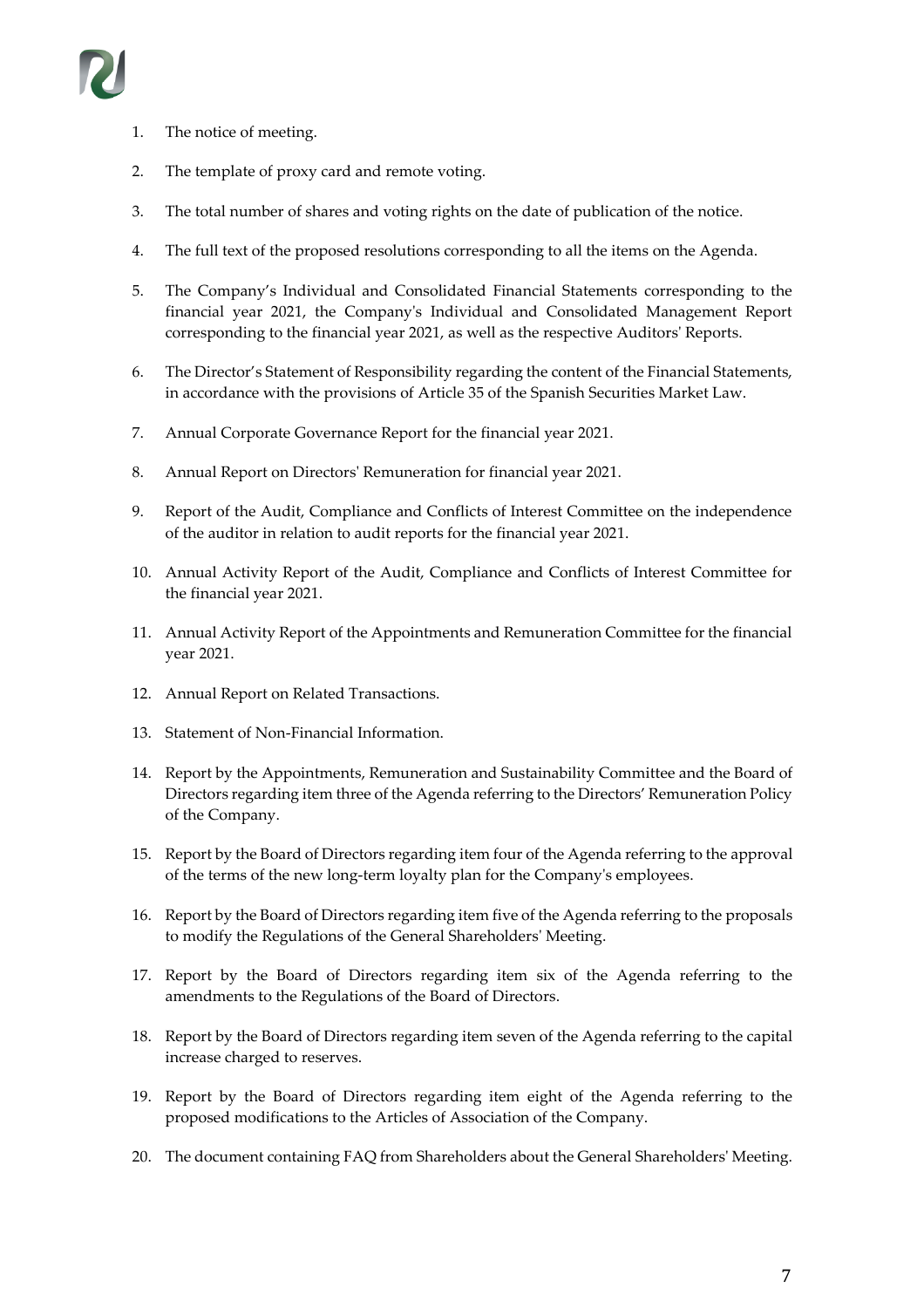From the date of publication of this notice until 11:59 PM on 26 April 2022, shareholders may request, in writing, from the Board of Directors, such information or clarifications as they deem appropriate, or submit written questions regarding (i) the matters included in the Agenda, (ii) the information of public domain provided by the Company to the National Securities Market Commission since the last General Shareholders' Meeting, and (iii) the auditors' reports on the Company's Financial Statements, and Individual and Consolidated Management Reports corresponding to the financial year 2021. For these purposes, shareholders may request information by submitting the request or sending it by post to the registered office addressed to the Investor Relations Department (calle Gran Capità nº 10, 08970 Sant Joan Despí, Barcelona), as well as by sending an email to the following email address: *investors@reigjofre.com*. Likewise, information may also be requested through the dedicated link on the Remote Attendance Platform, under the terms described in this notice.

Valid requests for information, clarifications or questions made in writing by the Shareholders, as well as the answers provided by the Board of Directors, will be included on the corporate website (www.reigjofre.com/es/inversores/junta-general-Accionistas).

We also inform you that, in accordance with the provisions of Article 539.2 of the Capital Companies Act, the Company's website ([www.reigjofre.com/es/inversores/junta-general-](http://www.reigjofre.com/es/inversores/junta-general-accionistas)[Accionistas\)](http://www.reigjofre.com/es/inversores/junta-general-accionistas) is in place as an Electronic Shareholders' Forum, the use of which shall be in accordance with its legal purpose and the guarantees and rules of operation established by the Company, and may be accessed by shareholders and Shareholders' Groups that are duly legitimised.

# **Right to attend**

The holders of any number of shares registered under their name in the shareholders' registry of any of the entities participating in the "Sociedad de Gestión de los Sistemas de Registro, Compensación y Liquidación de Valores, S.A.U." (Iberclear) shall have the right to attend the General Shareholders' Meeting. The ownership of such shares must be transferred at least five (5) business days prior to the date on which the General Shareholders' Meeting is to be held (i.e. 21 April 2022) and maintained until such date.

In order to exercise their right to attend, Shareholders must be previously legitimated by means of the corresponding nominative attendance card, which will indicate the number of shares owned, as well as the number of votes they may cast. The card shall be issued, at the request of the shareholder, either directly by the Company through the Secretary's Office and upon accreditation of the shareholder's status as a shareholder, or through Iberclear's member entities in charge of the accounting register. The shareholder must obtain the corresponding attendance card no later than five days prior to the date of the General Shareholders' Meeting. Applications may be sent and addressed to the Investor Relations Department at the following email address: [investors@reigjofre.com.](mailto:investors@reigjofre.com)

On the date and place scheduled for the General Shareholders' Meeting and from one (1) hour before the start of the meeting announced time , Shareholders may present their respective attendance or rproxy cards. Shareholder attendance or proxy cards presented to the personnel in charge of registering shareholders after the time established for the start of the General Shareholders' Meeting will not be accepted.

### **Proxy**

Any shareholder entitled to attend may be represented at the General Shareholders' Meeting by another person, even if such person is not a shareholder. This representative may attend the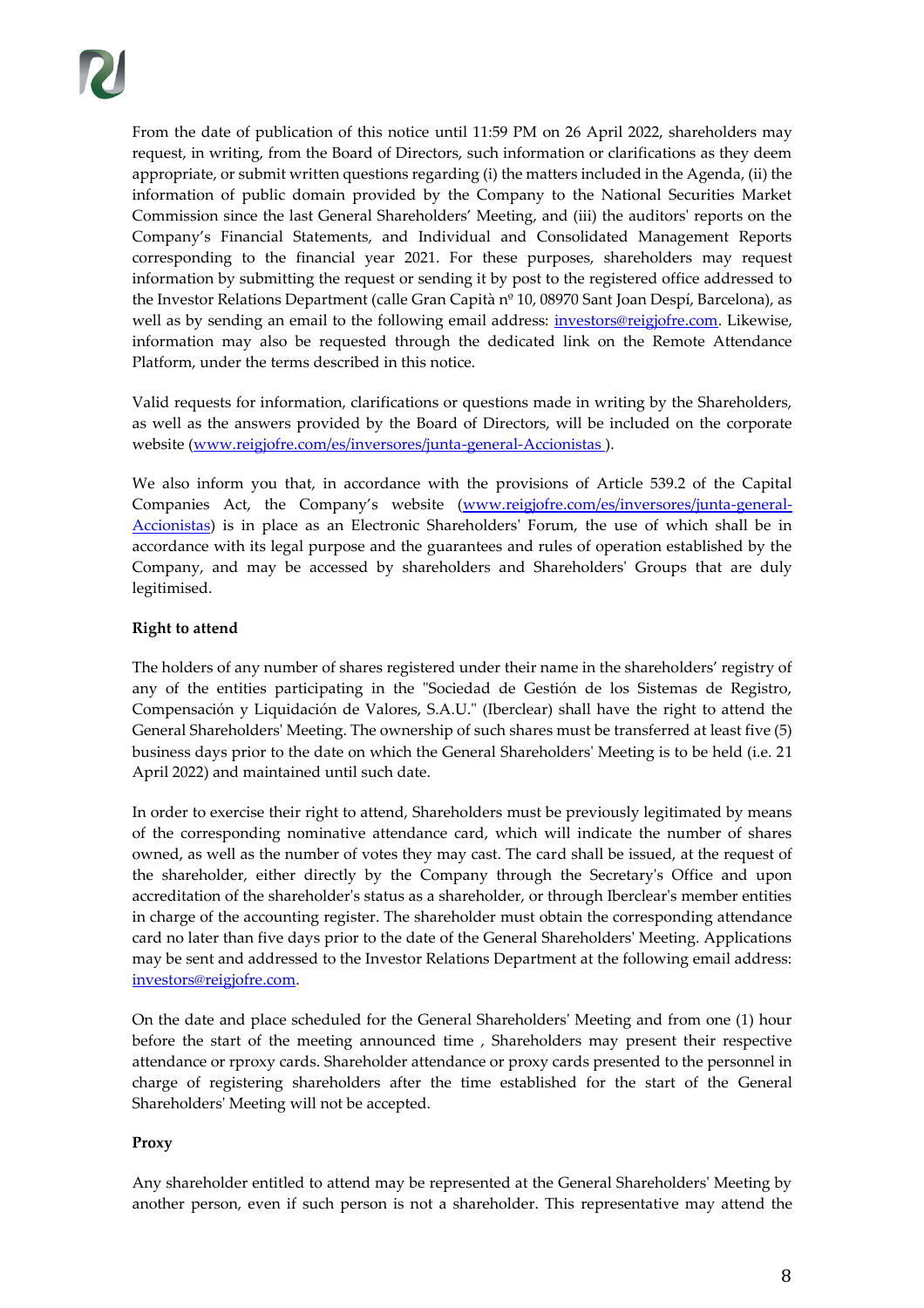Meeting in accordance with the requirements of the Law, the Articles Company Bylaws (Article 17) and the General Shareholders' Meeting Regulations (Article 9) by means of the proxy form printed on the "Proxy and Remote Voting Card".

Shareholders who wish to delegate their vote through the "Proxy and remote voting card" form that the Company offers them must download it from the corporate website [\(www.reigjofre.com/es/inversores/junta-general-Accionistas\)](http://www.reigjofre.com/es/inversores/junta-general-accionistas), print it out, fill it in and sign it in the section corresponding to "Proxy". This must be accompanied, in any case, by the attendance card issued by the Company or, if applicable, by the entity in which the shares are deposited (stating the number of shares held and the number of votes corresponding to them), duly signed by handwritten signature.

In the event that the "Proxy and remote voting card" is not duly completed and, therefore, the identity of the proxy or the instructions for the exercise of the vote are not stated or there are doubts as to its destination or scope, it shall be understood that, unless the shareholder expressly indicates otherwise, the proxy is granted in favour of the Chairman of the Board of Directors, includes all the items included in the General Shareholders' Meeting Agenda, incorporates the vote in favour of all the proposed resolutions formulated by the Board of Directors as items on the Agenda, and also refers to the items not included in the Agenda that may be dealt with at the General Shareholders' Meeting as permitted by law.

The proxies granted can be presented by the proxy at the date and place where the General Shareholders Meeting is held, or can be sent by the shareholder to the Company in advance by post or courier to the Company's registered office (calle Gran Capità nº 10, 08970 Sant Joan Despí, Barcelona), addressed to the Investor Relations Department, for the attention of the Chairman of the Board of Directors.

Alternatively, the shareholder may grant the proxy through remote electronic means of communication that duly guarantee the proxy granted and the identity of the principal. Proxies granted by these means must be made through the Electronic Shareholders' Forum set up on the corporate website [\(www.reigjofre.com/es/inversores/junta-general-Accionistas \)](http://www.reigjofre.com/es/inversores/junta-general-accionistas).

The shareholder granting a remote proxy agrees to duly inform the appointed proxy, who must also accept the appointment. When the proxy is granted to a Director of the Company, such notice shall be deemed to have been given upon receipt by the Company of the proxy notice, in which case the proxy shall be exempt from the obligation to identify himself/herself as provided in the following paragraph.

In any case, the proxy must be presented on the day the General Shareholders' Meeting is held by the representative, who will attend the Meeting remotely, following the instructions detailed below.

# **Remote Voting**

Shareholders may vote on the items on the General Shareholders' Meeting Agenda, prior to the meeting, by remote means of communication, in accordance with the provisions of the Capital Companies Act, the Company Bylaws (Article 17), and the General Shareholders' Meeting Regulations (Article 17). The valid means of communication for remote voting are:

# a) Electronic means

Voting by electronic means must be made through the Electronic Shareholders' Forum set up on the corporate website (www.reigjofre.com/es/inversores/junta-general-Accionistas).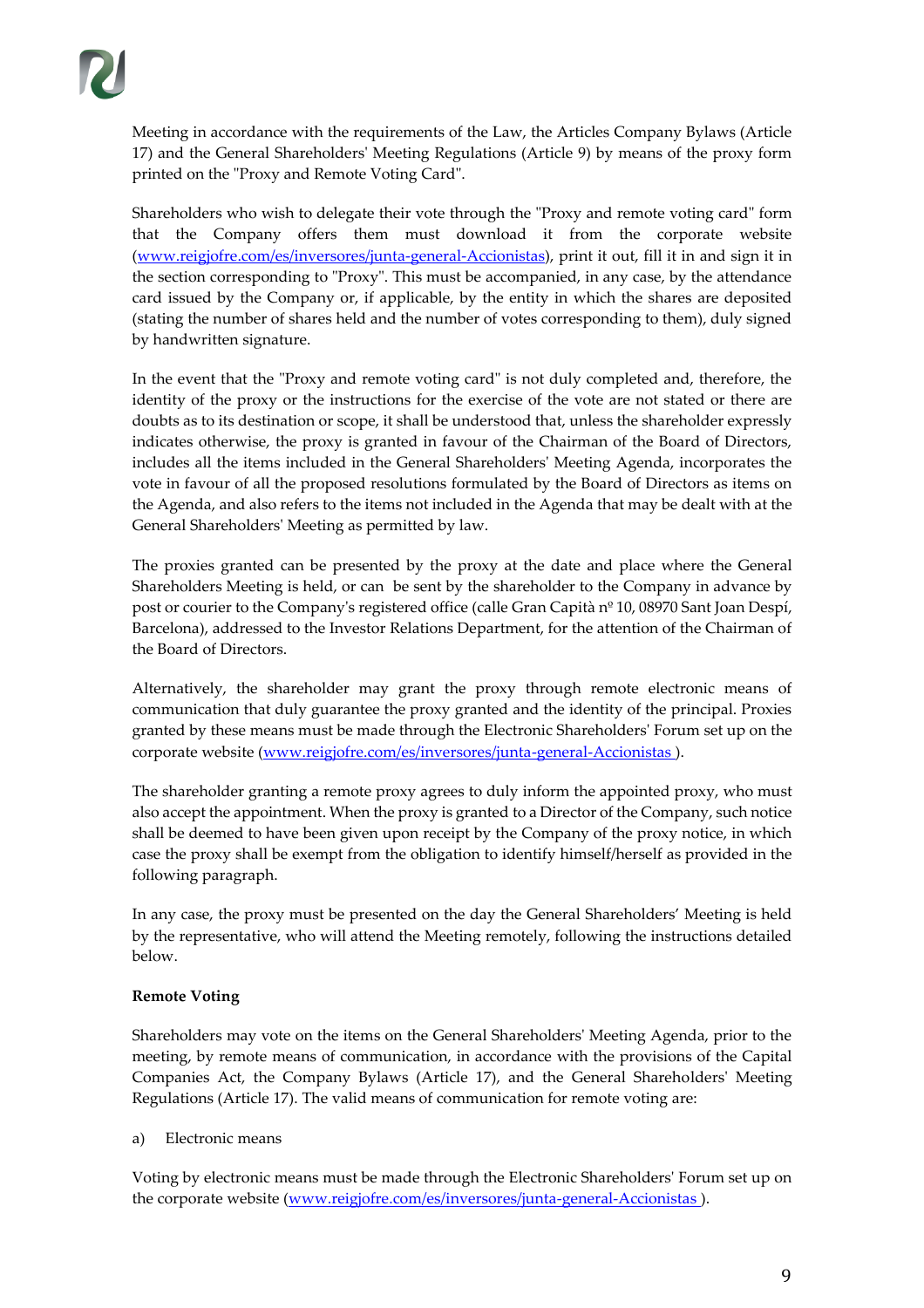# b) Post mail

In order to vote remotely by post, shareholders must download the "Proxy and remote voting card" from the corporate website (www.reigjofre.com/es/inversores/junta-general-Accionistas), print it out, fill it in and sign it in the section corresponding to "Remote voting", and must accompany it in any case with the nominative attendance card (stating the number of shares held and the number of votes corresponding to them) issued by the Company or, if applicable, by the entity in which the shares are deposited, duly signed by handwritten signature.

Once completed and signed by handwritten signature, the shareholder may send it by post or courier to the Company's registered office (calle Gran Capità  $n<sup>o</sup>$  10, 08970 Sant Joan Despí, Barcelona), addressed to the Investor Relations Department, for the attention of the Chairman of the Board of Directors.

### **Rules on remote voting and proxy**

The basic rules governing remote voting and proxy are as follows:

- Votes and remote representations (whether electronic or by post) must be received by the Company at least five (5) days before the announced date for the General Shareholders' Meeting, it being held on first or second call. Since it is estimated that the General Shareholders' Meeting will be held on first call, the Company may receive the corresponding documents until 11:59 p.m. on April 21, 2022.
- The services for proxy and voting by electronic means will be available to shareholders as of the date of publication of the notice of meeting.
- Remote voting shall revoke any remote proxy, independently of the respective dates.
- Personal attendance, be it physical or by electronic means, at the General Shareholders' Meeting by Shareholders who have granted proxy or previously voted remotely will render the proxy or vote void.
- Votes cast by post or electronic means shall be understood as revoked by the subsequent submission of a vote to contrary effect.
- The validity of the conferred representation and the vote cast by remote communication means shall be subject to the verification of the principal's Shareholder status by the Company.

For the purpose of exercising the rights to vote and proxy by remote electronic communication means, the Company will enable a tool via the Electronic Shareholders' Forum of a platform for electronic voting and proxy by means of a digital certificate and in accordance with the account entries register (hereinafter, the "**Platform**"). The tool will provide details regarding voting instructions and will be linked to the Company's website [\(www.reigjofre.com/es/inversores/junta-general-Accionistas\)](http://www.reigjofre.com/es/inversores/junta-general-accionistas), which will make it possible to verify the identity of the Shareholder through the appropriate means (electronic signature certificate, Tax Identification Number (NIF) or other).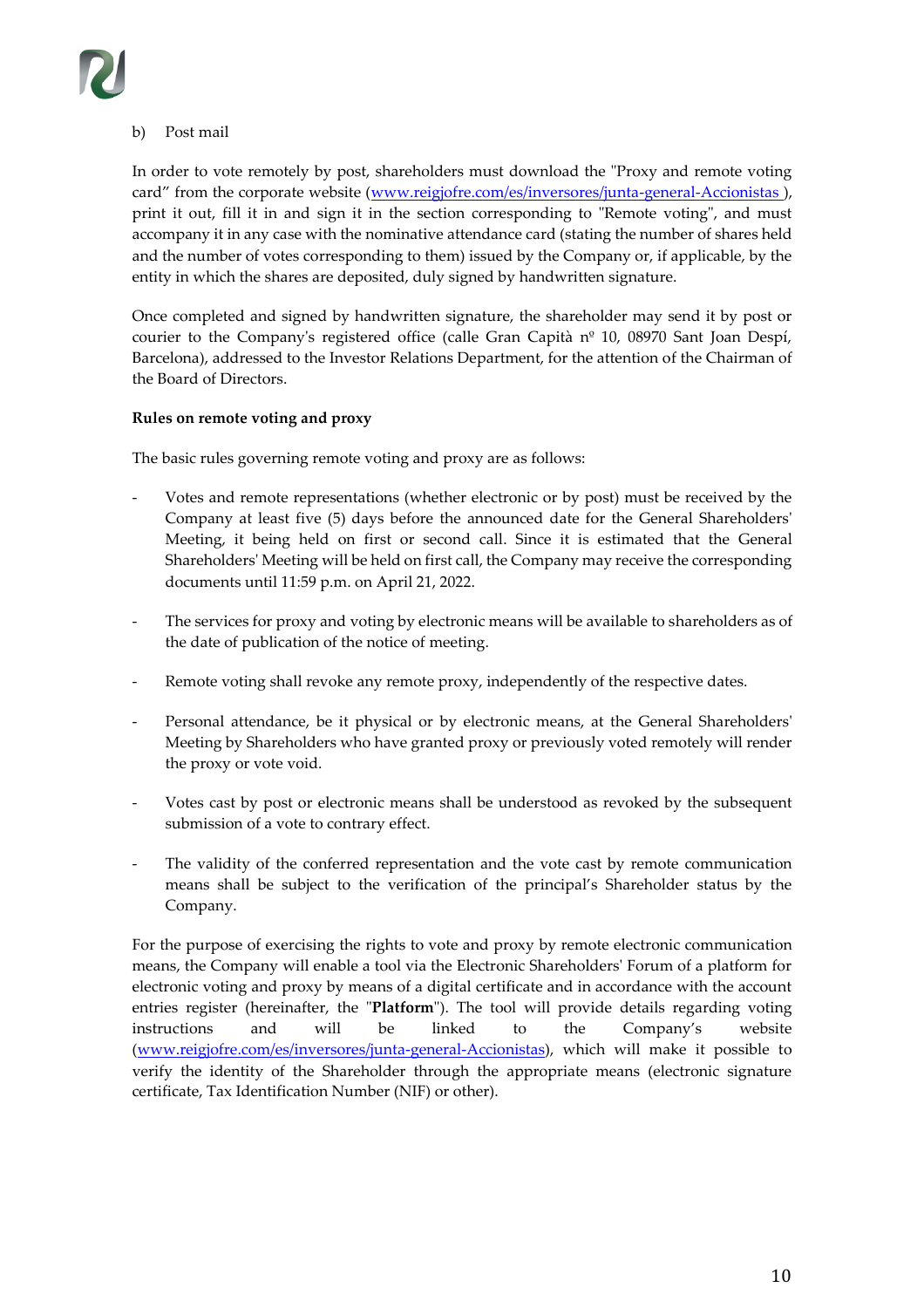Any User who requests access to the Platform will do so by completing the registration form, and providing all supporting documentation requested (Tax Identification Number, bank documents and, where appropriate, such other documents as determined by the Company).

Once the Shareholder has completed the "Registration Form" and attached the specified documentation, the members of the Board of Directors designated by the Company will proceed to activate the user so that they may access the Platform.

The Platform shall be active as of the date of publication of the notice until the General Shareholders' Meeting is held, as determined by the Company.

### **Rules for remote attendance**

Notwithstanding the fact that shareholders may be represented at the Meeting by other persons who exercise their vote on the items on the Agenda, prior to the Meeting, either by post or by electronic means, in accordance with the provisions of the Article 17 of the Company's Articles of Association and article 23 of the Regulations of the General Shareholders' Meeting, the Board of Directors has agreed to also enable telematic attendance at the Ordinary and Extraordinary General Shareholders' Meeting, allowing those shareholders who so wish to attend and participate in the General Meeting via remote connection and in real time.

Shareholders, or their proxies, wishing to attend the General Shareholders' Meeting remotely must first register on the Remote Attendance Platform through the Company's corporate website [\(www.reigjofre.com/es/inversores/junta-general-Accionistas\)](http://www.reigjofre.com/es/inversores/junta-general-accionistas), between 11:00 AM on the previous day (27 April 2022) and 10:45 AM on the day of the General Shareholders' Meeting. After that time, no registration will be accepted for the exercise of the rights to attend, representation and vote.

In order to prove their identity, shareholders or proxies must identify themselves by means of one of the following methods:

### Proof of the identity of the shareholders:

Shareholders must identify themselves by means of their national electronic identity card (DNIe), by means of a recognised, valid and current electronic signature certificate, in accordance with the provisions of Law 59/2003, of December 19, on Electronic Signature, and issued by the Spanish Public Certification Authority (CERES) dependent on the Spanish Mint (Fábrica Nacional de Moneda y Timbre), or by sending the Company (*investors@reigjofre.com*) the nominative attendance card (stating the number of shares held and the number of votes corresponding to them) together with a copy of the shareholder's National Identity Document.

In the event that the shareholder is a legal entity, the proxy who will complete the registration process on behalf of the legal entity must provide prove of the power of attorney allowing them to act on behalf of such legal entity, as well as of their identity, by submitting to the Company [\(investors@reigjofre.com\)](mailto:investors@reigjofre.com) the following documentation: i) a nominative attendance card (stating the number of shares held and the number of votes corresponding to them) issued in the name of the shareholder legal entity, ii) a copy of the proxy's National Identity Document (or Foreigners' Identity Document (NIE) and, iii) a copy of the document accrediting the power or position allowing them to act on behalf of the shareholder legal entity.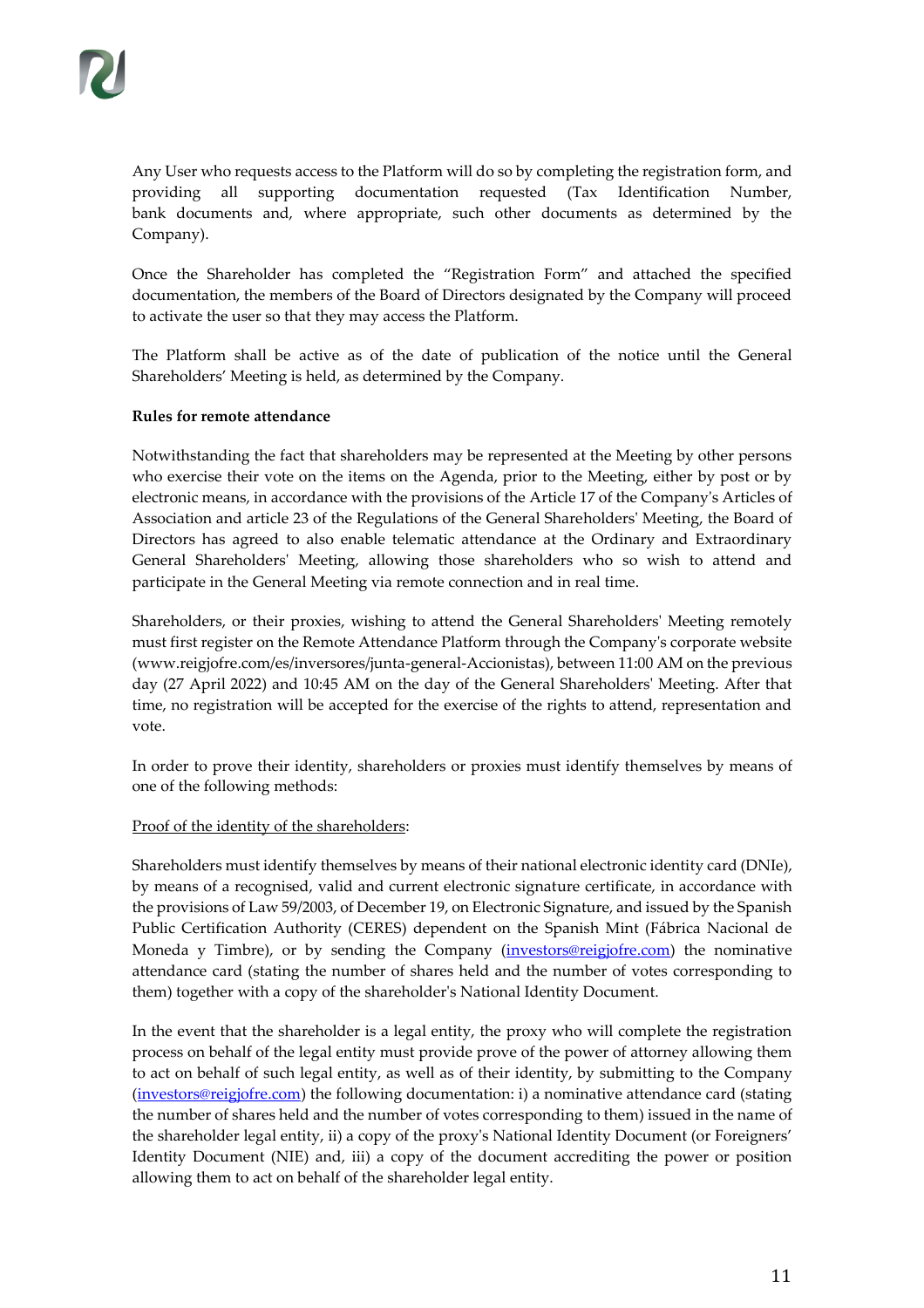

### Accreditation of the proxies' identity:

Proxies must identify themselves by means of their national electronic identity card (DNIe), by means of a recognised, valid and current electronic signature certificate, in accordance with the provisions of Law 59/2003, of December 19, on Electronic Signature, and issued by the Spanish Public Certification Authority (CERES) dependent on the Spanish Mint (Fábrica Nacional de Moneda y Timbre), or by providing the Company (*investors@reigjofre.com*) with the following documentation: i) proxy card, ii) copy of the attendance card of the shareholder represented, iii) copy of the shareholder's National Identity Document and, iv) copy of the proxy's National Identity Document.

In the event that the shareholder's proxy is also a legal entity, the proxy who will complete the registration process must provide the Company [\(investors@reigjofre.com\)](mailto:investors@reigjofre.com), in addition to the aforementioned documentation, with a copy of the proxy's National Identity Document (or NIE) and the document accrediting the power of attorney.

In order for the proxy to be able to register in the Remote Attendance Platform and attend the General Shareholders' Meeting remotely with shares that are not owned by them, it shall be an essential requirement that the represented shareholder has notified the Company of the proxy in the manner, form and time periods provided for in this notice of meeting. Otherwise, the proxy may not attend the Meeting remotely on behalf of the shareholder who has delegated their representation.

Notwithstanding the foregoing, the Company reserves the right to request from the Shareholders (and/or proxies) such additional means of identification as it deems necessary to prove their status as Shareholders (and/or proxies) and, thereby, allow remote attendance.

Once the accreditation has been validated by the Company, the shareholder and/or duly registered representative will receive a user name and password to access the Remote Attendance Platform.

That said, remote attendance at the General Shareholders' Meeting shall be subject to the following basic rules:

▪ **Connection and support:** Pursuant to the provisions of the Meeting Regulations and in order to allow for the proper management of the electronic attendance systems, the shareholder and/or registered representative must connect through the Remote Attendance Platform to the Company's website between 8:00 AM and 10:45 AM on the day of the Meeting and identify themselves as indicated in the corresponding instructions. After that time, no connection will be accepted for the exercise of the right to attend. Shareholders and/or proxies will then be able to follow the live broadcast of the Meeting.

Shareholders or proxies who wish to expressly withdraw from the General Shareholders' Meeting must do so by means of the option provided for this purpose on the Remote Attendance Platform. Once they have given notice of their express wish to leave the meeting, any subsequent actions they take shall be deemed not to have been carried out.

**Queries and questions**: Shareholders and/or proxies who, in the exercise of their rights, intend to speak at the Meeting and, where appropriate, request information or clarifications in relation to the items on the Agenda, shall state their intention to do so at the time the shareholder and/or proxy accesses the Remote Attendance Platform on the day the Meeting is held.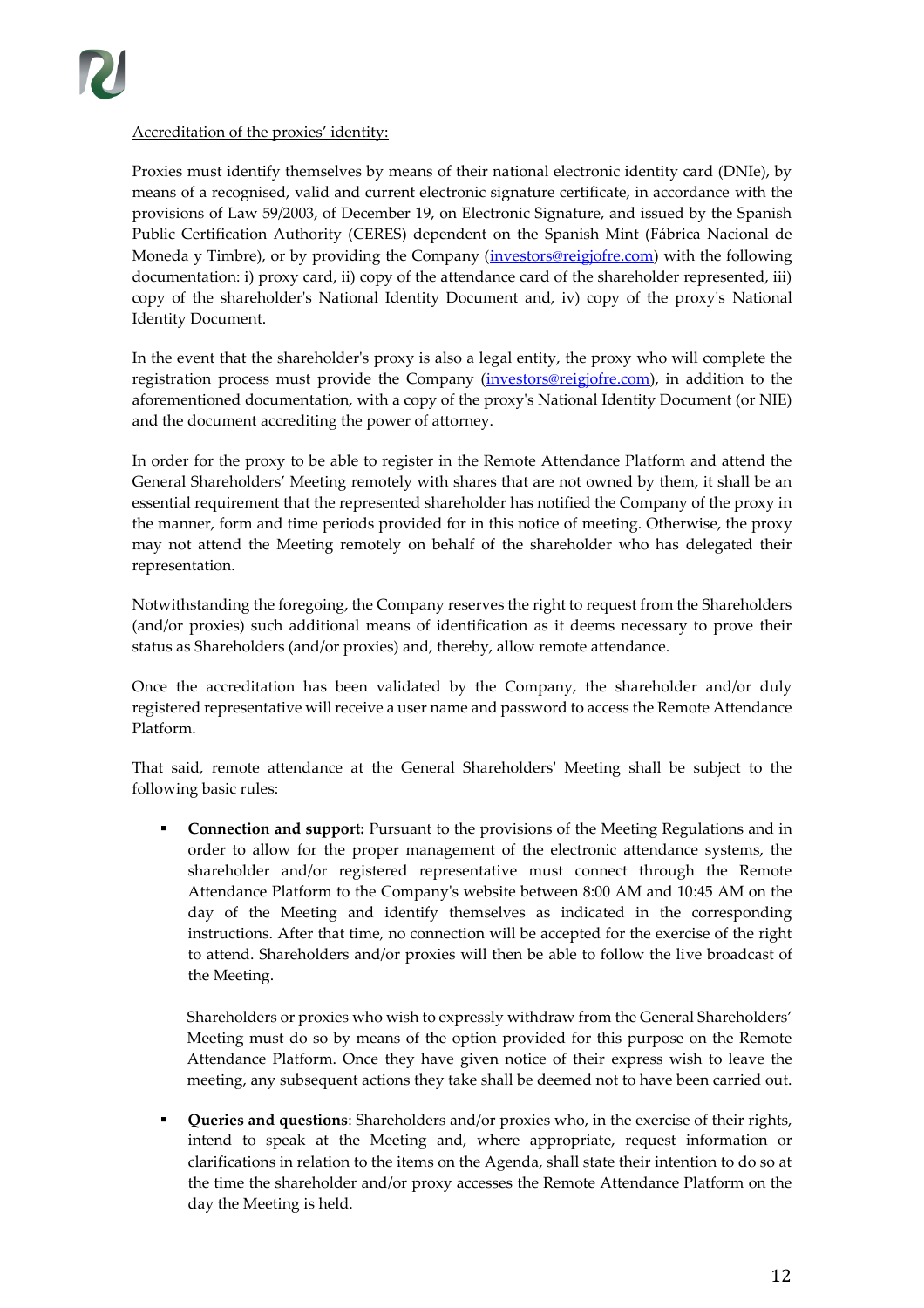Queries, requests for information and, if applicable, proposals in appropriate cases, must be sent in writing through the link provided for this purpose on the Remote Attendance Platform and until the end of the time dedicated to queries, i.e. 10:45 AM on the day the Meeting is held. In the event that shareholders and proxies wish their interventions to be recorded in the Minutes of the Meeting, they must expressly indicate so in the heading of their writing.

Requests for information or clarifications from shareholders and proxies attending remotely shall be answered verbally during the General Shareholders' Meeting or in writing within seven (7) days following the meeting.

▪ **Voting:** Shareholders and proxies attending the General Shareholders' Meeting remotely may vote on the proposed resolutions corresponding to the items on the agenda through the link and form provided for this purpose on the Remote Attendance Platform. They can do so from the time they connect as attendees until the time when voting on the proposed resolutions for the items included on the agenda is completed, which will be duly indicated during the course of the Meeting.

In the event that, during the General Shareholders' Meeting, proposed resolutions corresponding to items not included on the agenda are put forward, voting by electronic means on the aforementioned proposals shall be carried out through the link and voting form set up for this purpose on the Remote Attendance Platform, from the time they are read in order to proceed with the vote until the time when voting is concluded, which shall be duly indicated during the course of the Meeting.

Shareholders who attend the General Shareholders' Meeting remotely and have previously cast their vote remotely in accordance with the terms indicated in this notice shall be considered as attending for the purposes of the constitution of the Meeting and, consequently, the proxy or remote vote cast by them previously shall be deemed to be revoked. Therefore, the remote attendance of shareholders shall prevail over votes cast remotely and proxies granted prior to the celebration of the General Shareholders' Meeting.

- **Other issues:** 
	- i. It is the sole responsibility of the shareholder and/or their proxy to safeguard and use the username and password provided to access the Remote Attendance Platform.
	- ii. The Company shall not be liable for any damages that may be caused to the shareholder and/or their proxy due to breakdowns, overloads, connection failures or any other eventuality of the same or a similar nature beyond the Company's control, that prevent the use of the mechanisms for remote attendance at the Meeting. Therefore, such circumstances shall not constitute an unlawful deprivation of the Shareholders' rights.

### **Electronic Shareholders' Forum**

The Company has enabled an Electronic Shareholders' Forum on its website [\(www.reigjofre.com/es/inversores/junta-general-Accionistas\)](http://www.reigjofre.com/es/inversores/junta-general-accionistas), with the legally established purpose of facilitating communication between its Shareholders in relation to the celebration of the General Shareholders' Meeting. The Forum can be accessed by duly legitimated individual